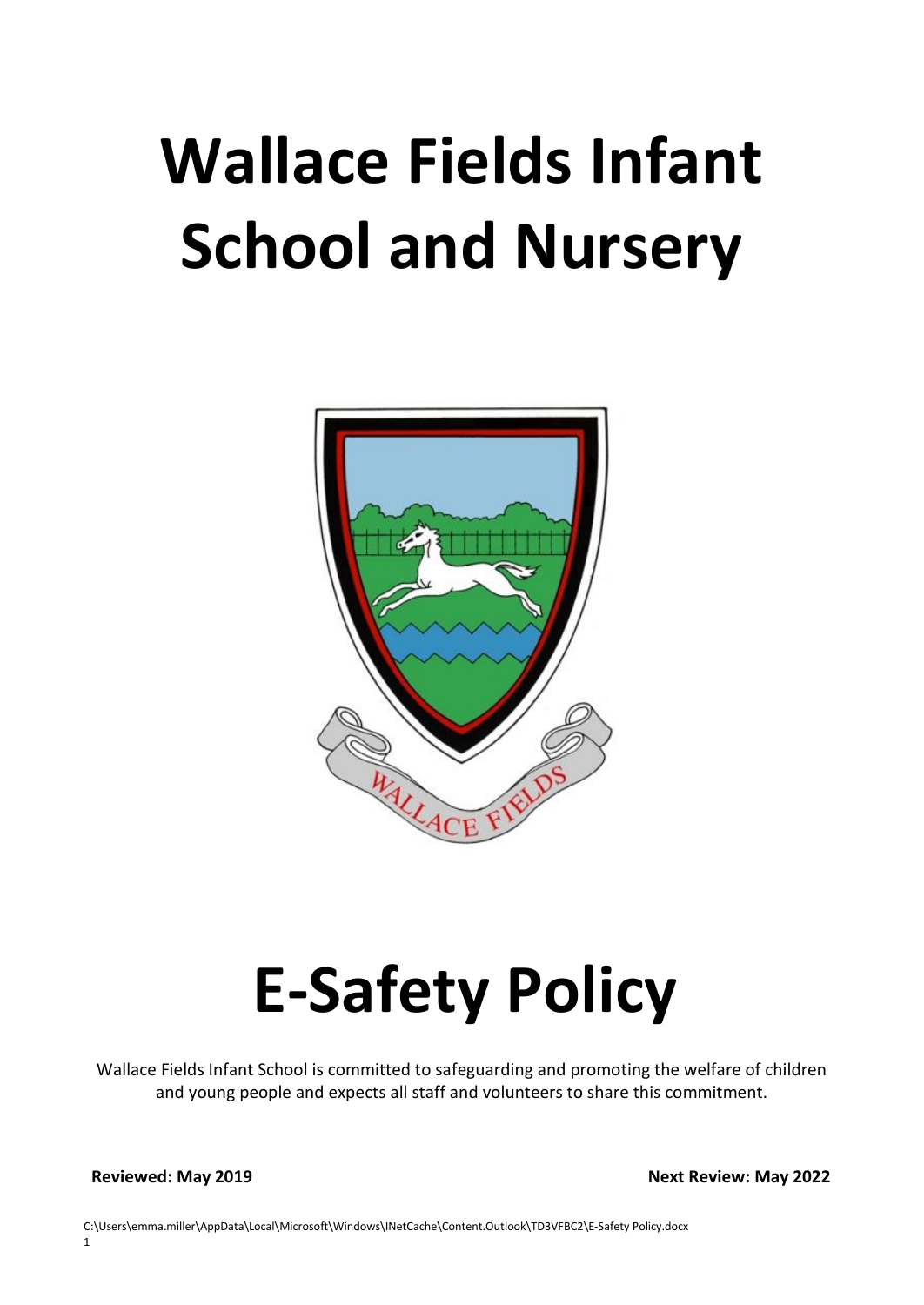





| Document ID/Name  | <b>E-Safety Policy</b>                                |  |  |
|-------------------|-------------------------------------------------------|--|--|
| Date              | November 2015                                         |  |  |
| Document Location | P:\Policies\WFIS Master Policies\E-Safety Policy.docx |  |  |
| <b>Version</b>    |                                                       |  |  |
| Author            | Christina Lane                                        |  |  |
| Next Review Date  | May 2022                                              |  |  |

## **Document History**

| Date     | Version        | Amended By     | Comment (e.g. reason for version change)                                     |
|----------|----------------|----------------|------------------------------------------------------------------------------|
| 16.11.15 | $\mathbf{1}$   | Ceri Jewell    | Tri Annual policy review                                                     |
| 30.05.19 | $\overline{2}$ | Christina Lane | Tri Annual Policy review                                                     |
| 16.06.19 |                | Nicky Mann     | Ratify by SLT                                                                |
| 03.10.19 | 3              | Christina Lane | Amended E-Safety Incident section to reflect Anti-<br><b>Bullying policy</b> |
|          |                |                |                                                                              |
|          |                |                |                                                                              |
|          |                |                |                                                                              |
|          |                |                |                                                                              |
|          |                |                |                                                                              |
|          |                |                |                                                                              |
|          |                |                |                                                                              |
|          |                |                |                                                                              |
|          |                |                |                                                                              |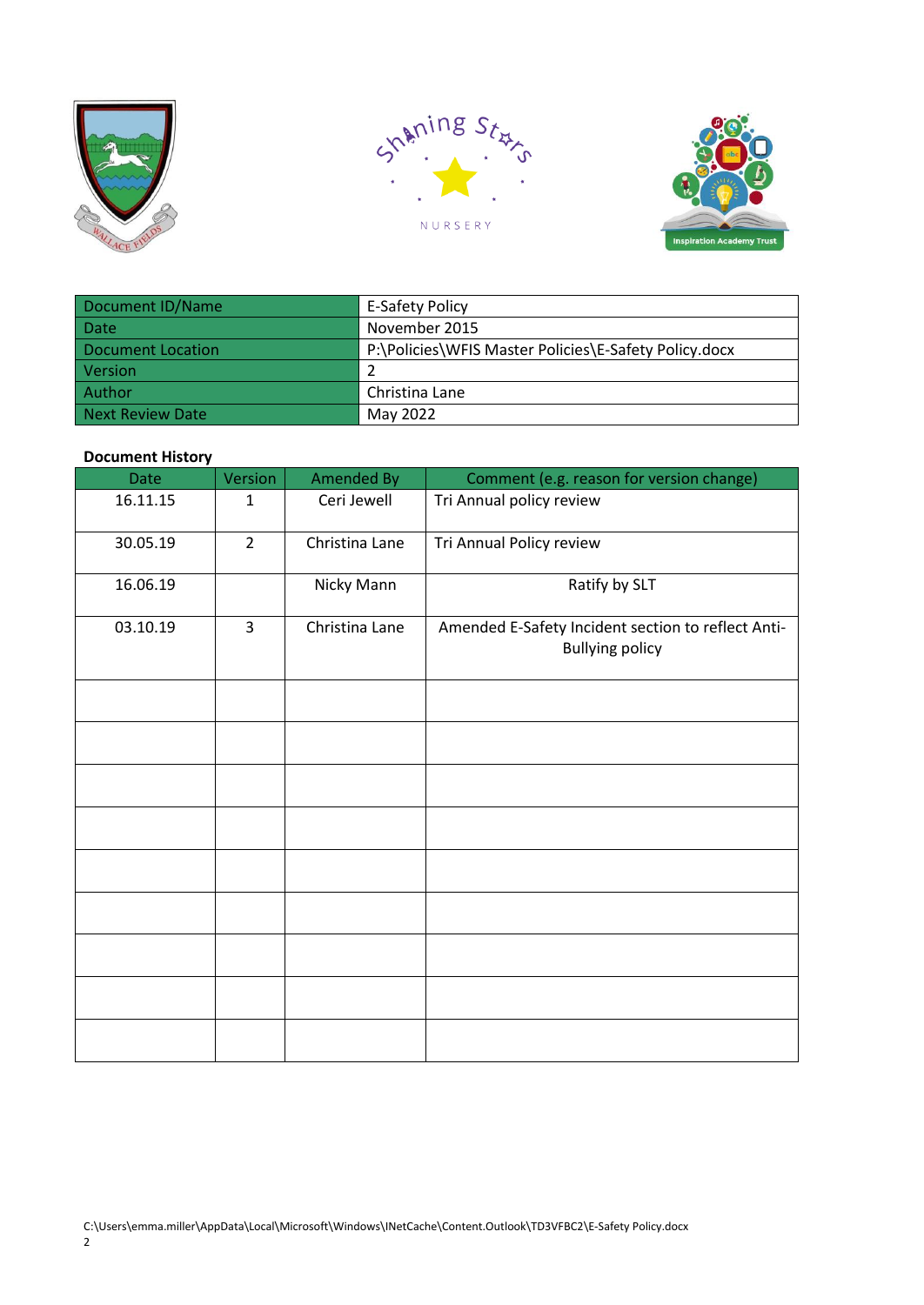E-safety is part of the school's safeguarding responsibilities. This policy relates to other policies including those for behaviour, safeguarding, anti-bullying, mobile technology, social media, data handling and the use of images.

## **Using this policy**

Our e-safety policy has been written by the school, building on best practice and government guidance. It has been agreed by senior leadership team and approved by governors.

The e-safety policy covers the use of all technology which can access the school network and the internet or which facilitates electronic communication from school to beyond the bounds of the school site. This includes but is not limited to workstations, laptops, mobile phones and tablets. The e-safety policy recognises that there are differences between the use of technology as a private individual and as a member of staff / pupil.

## **Contents**

- 1. Introduction
- 2. Teaching and Learning: Using the Internet for Education
- 3. Managing access and security
- 4. Pupils' access to the Internet
- 5. Expectations of pupils using the Internet
- 6. Social networking & personal publishing
- 7. Staff use of the Internet
- 8. Home usage and parental support
- 9. How will ICT system security be maintained
- 10. School Website
- 11. E-mail use in school
- 12. Mobile phones and handheld device use in school
- 13. Protecting personal data
- 14. E-safety incidents

#### **1. Introduction**

In line with current expectations the school has a computer system which gives the children access to the Internet.

Usually, the resources used by pupils in school are carefully chosen by the teacher and determined by curriculum policies. Use of the Internet, by its nature, will provide access to information which has not been selected by the teacher. Whilst pupils will often be directed to sites which provide reviewed and evaluated sources, at times, they will be able to move beyond these, to sites unfamiliar to the teacher.

The problems and issues that have been highlighted by the media concern all schools. Whilst some of the media interest is hype, there is genuine cause for concern that children might access unsuitable material accidentally.

The purpose of this policy is to:

- Establish the ground rules we have in school for using the Internet
- Describe how these fit into the wider context of our discipline and PSHCE policies
- Demonstrate the methods used to protect the children from sites containing pornography, racist or politically extreme views and violence.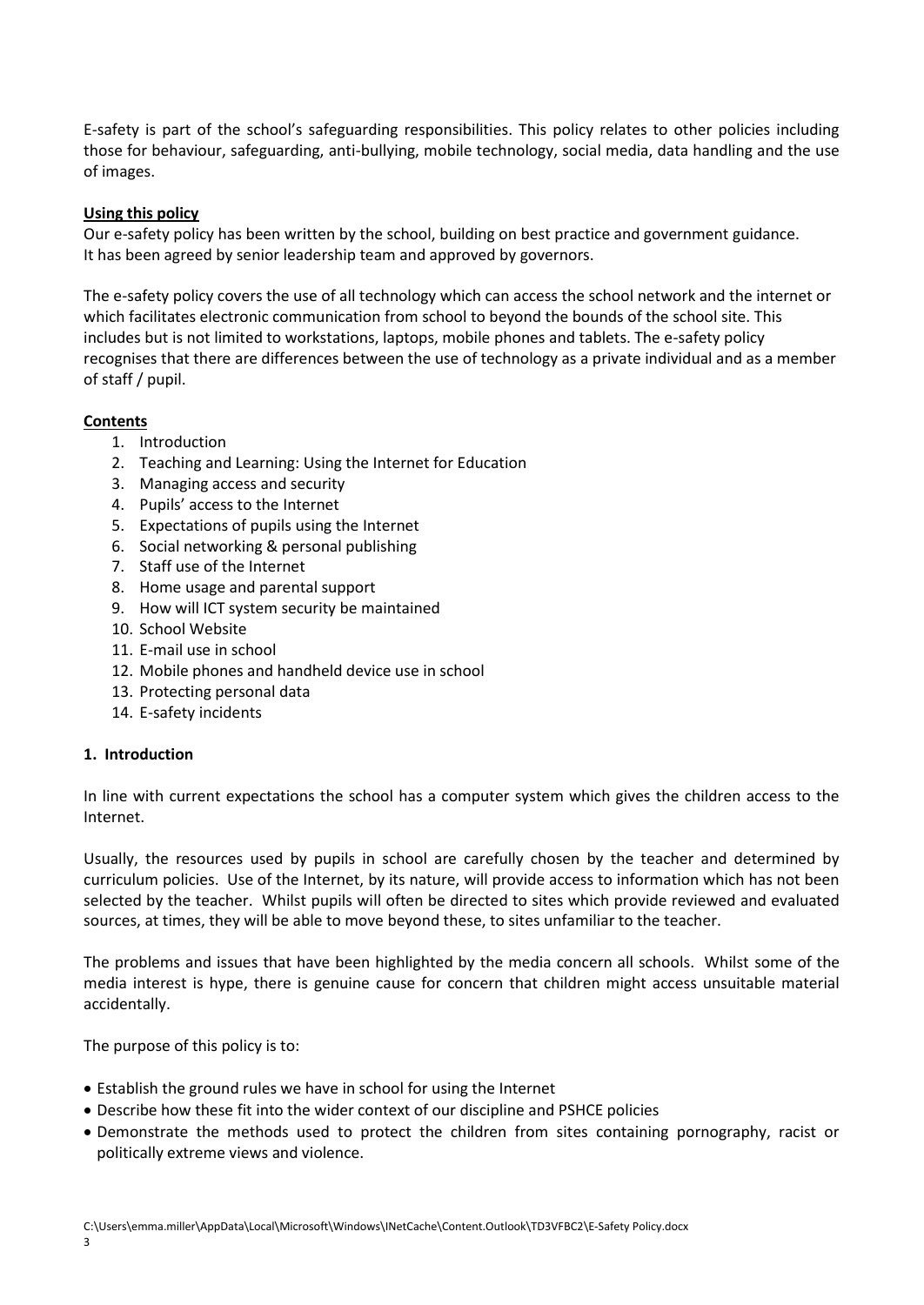The school believes that the benefits to pupils from access to the resources of the Internet far exceed the disadvantages. Ultimately, the responsibility for setting and conveying the standards that children are expected to follow, when using media and information resources, is one the school shares with parents and guardians.

We feel that the best recipe for success lies in a combination of site-filtering, of supervision and by fostering a responsible attitude in our pupils in partnership with parents.

The E-safety Policy is part of the School Improvement Plan and relates to other policies including those for Computing, bullying and for child protection.

This E-Safety policy will be reviewed tri-annually by the Computing subject lead in partnership with the designated safeguarding lead (DSL) as the roles overlap and will be reported to governors on an annual basis.

## **2**. **Teaching and Learning**: **Using the Internet for education**

- The Internet is an essential element in 21st century life for education, business and social interaction. The school has a duty to provide pupils with quality Internet access as part of their learning experience.
- Internet use is a part of the statutory curriculum and a necessary tool for staff and pupils

## The benefits include:

- access to a wide variety of educational resources including books, art galleries, museums and a range of enhanced learning sites
- rapid and cost effective world-wide communication
- gaining an understanding of people and cultures around the globe
- staff professional development through access to new curriculum materials, experts' knowledge and practice
- exchange of curriculum and administration data with LA/DFE
- social and leisure use

The school will provide an age-appropriate e-safety curriculum that teaches pupils how to stay safe, how to protect themselves from harm and how to take responsibility for their own and others' safety. The school intends to teach pupils about the vast information resources available on the Internet, using it as a planned part of some lessons. Staff will review and evaluate resources available on web sites appropriate to the age range and ability of the pupils being taught and the Computing subject lead will assist in the dissemination of this information. The school will seek to ensure that the use of Internet derived materials by staff and by pupils complies with copyright law.

Initially, the pupils may be restricted to sites which have been reviewed and selected for content. They may be given tasks to perform using specific web sites.

As pupils gain experience, they will be taught how to use searching techniques to locate specific information for themselves. Comparisons will be made between research from different sources of information, (e.g. newspapers, books, www). We hope pupils will begin to learn that it can sometimes be appropriate to use the Internet, as opposed to other sources of information, in terms of: the time taken, the amount of information found, the usefulness of information located.

At times, information, such as text, photos, etc. may be 'downloaded' from the Internet for use in pupils' work. Tasks may be set to encourage pupils to view web sites and to search for information.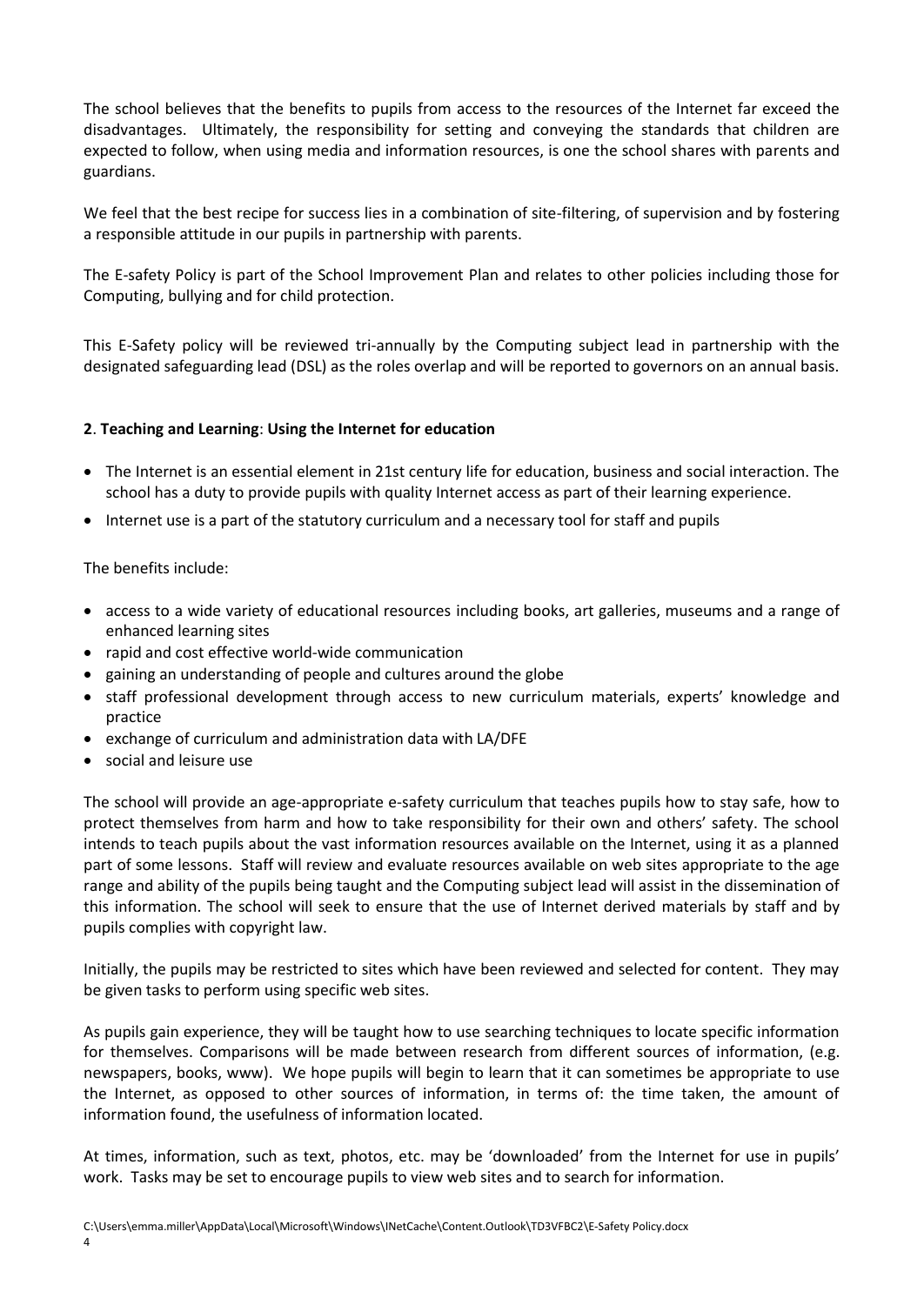Pupils should be taught to be critically aware of the materials they read and shown how to validate information before accepting its accuracy.

Pupils will be made aware that Wallace Fields Infant School has its own website which contains information about school activities and learning.

# **3. Managing access and security**

The school will provide managed internet access to its staff and pupils in order to help pupils to learn how to assess and manage risk, to gain the knowledge and understanding to keep themselves safe when using the internet and to bridge the gap between school IT systems and the more open systems outside school.

- The school will use a recognised internet service provider or regional broadband consortium.
- The school will ensure that all internet access has age appropriate filtering provided by a recognised filtering system which is regularly checked to ensure that it is working, effective and reasonable. The school will ensure that its networks have virus and anti-spam protection.
- Access to school networks will be controlled by personal passwords.
- Systems will be in place to ensure that internet use can be monitored and a log of any incidents will be kept to help to identify patterns of behaviour and to inform e-safety policy.
- The security of school IT systems will be reviewed regularly.
- The school will ensure that access to the internet via school equipment for anyone not employed by the school is filtered and monitored.

#### **4. Pupils access to the Internet**

Our school uses TalkStraight Schools Broadband as the internet provider and Netsweeper, an age-related filtering system, which will minimise the chances of pupils encountering undesirable material. Any school will normally only allow children to use the Internet when there is a responsible adult present to supervise, however, it is unrealistic to suppose that the teacher's attention will always be directed toward the computer/smartboard/ipad screen.

Members of staff will be aware of the potential for misuse, and will be responsible for explaining to pupils the expectation we have of pupils.

- Pupils will be taught what Internet use is acceptable and what is not and given clear objectives for Internet use – child friendly search engines will be used for children to search the internet e.g. www.safesearchkids.com.
- Pupils will be taught how to report unpleasant Internet content
- Pupils will be educated in the effective use of the Internet in research, including the skills of knowledge location, retrieval and evaluation
- Pupils will be shown how to publish and present information appropriately to a wider audience without giving out personal details or information which may identify them.

#### **5. Expectation of pupils using the Internet**

- At Wallace Fields Infant School we expect all pupils to be responsible for their own behaviour on the Internet, just as they are anywhere else in school. This includes materials they choose to access.
- Pupils using the World Wide Web are expected not to deliberately seek out offensive materials. Should any pupils encounter any such material accidentally they are expected to report it immediately to a teacher or teaching assistant, so that the Service Provider can block further access to the site.
- Pupils must ask permission before accessing the Internet and before printing anything material which they have found.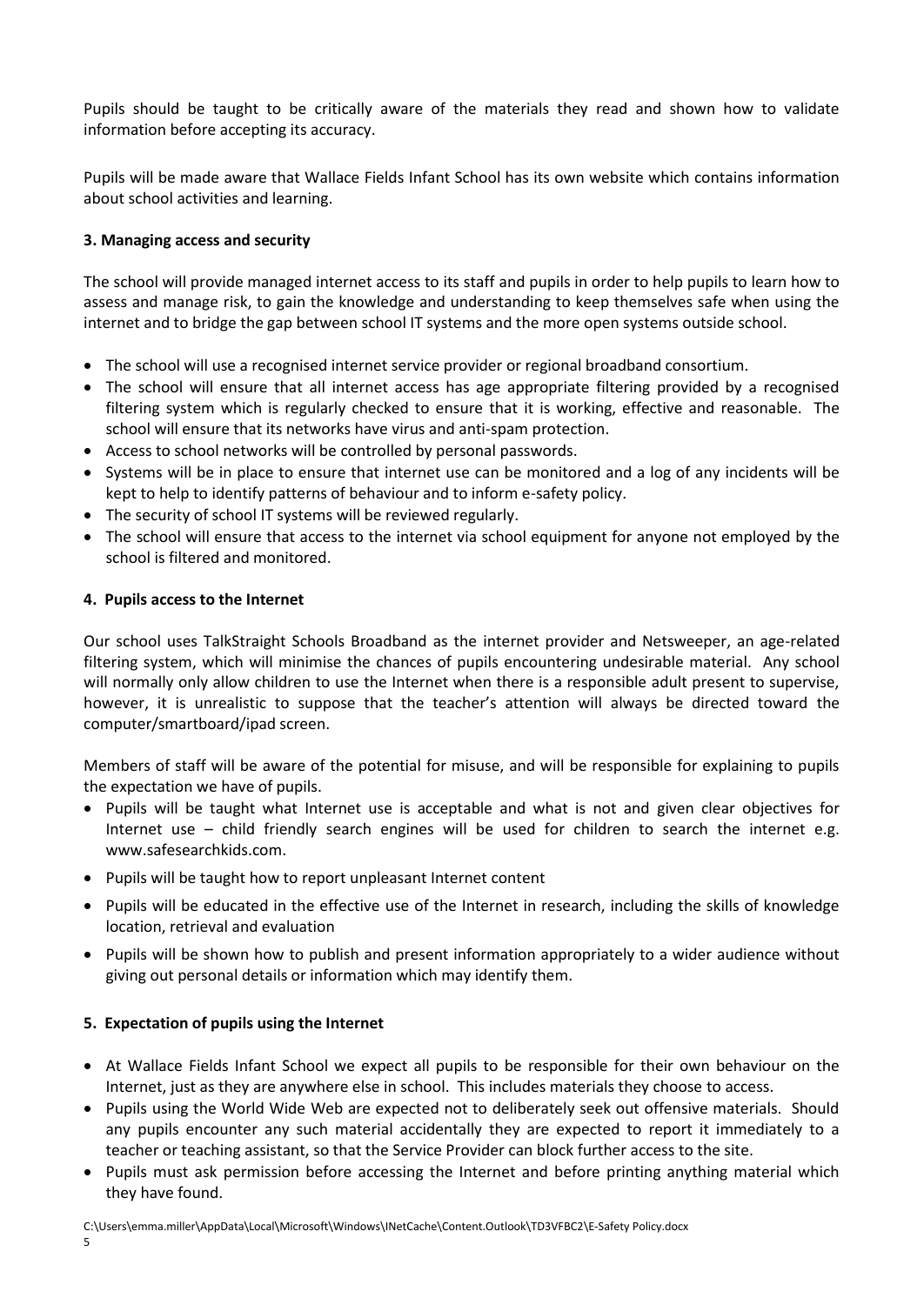- Computers and tablets should only be used for schoolwork, unless permission has been granted otherwise.
- No programs on disc or CD Rom should be brought in from home for use in school. This is for both legal and security reasons.
- At Foundation Stage and Key Stage 1, access to the Internet will be by adult demonstration with directly supervised access to specific, approved on-line materials
- Complaints of internet misuse will be dealt according to the school behaviour policy. Complaints of a safeguarding nature must be dealt with in accordance with school safeguarding procedures. Pupils and parents will be informed of consequences and sanctions for pupil's misusing the internet and this will be in line with the school's behaviour policy.
- Appropriate elements of the e-safety policy will be shared with children.
- E-safety rules will be posted in all networked rooms.
- Children will be informed that network and Internet use will be monitored.
- Curriculum opportunities to gain awareness of e-safety issues and how best to deal with them will be provided for children through the Computing and Citizenship curricula.

## **6. Social networking and personal publishing**

- Social networking sites and newsgroups will be blocked unless a specific use is approved
- Pupils are advised never to give out personal details on any kind which may identify them or their location. Examples would include real name, address, mobile or landline phone numbers, school, IM address, e-mail address, names of friends, specific interests and clubs etc
- Pupils and parents will be advised that the use of social network spaces outside school may be inappropriate for primary aged pupils

#### **7. Staff use of the Internet**

It is important that teachers and support staff are confident enough to use the Internet in their work. The School E-Safety Policy will only be effective if all staff subscribe to its values and methods. Staff should be given opportunities to discuss the issues and develop appropriate teaching strategies.

Abuse of the Internet or email by any WFIS employee is a serious matter that could result in disciplinary procedures. Email sent via the WFIS proxy server is monitored for inappropriate content and attachments. If staff have doubts as to the legitimacy of any aspect of their Internet use in school they should discuss this with their line manager to avoid any possible misunderstanding.

All staff, including administration, premises manager, governors and helpers should be included in appropriate awareness raising and training annually. Internet use should be included in the induction of new staff.

All staff, including teachers, supply staff, teaching assistants and support staff should read the School E-Safety Policy and its importance explained. Staff should be aware that Internet traffic can be monitored and traced to the individual user. Discretion and professional conduct is essential.

#### **8. Home usage and parental support**

Internet use in pupils' homes continues to increase rapidly and many pupils have unrestricted access to the Internet at home. The school aims to help parents plan appropriate, supervised use of the Internet by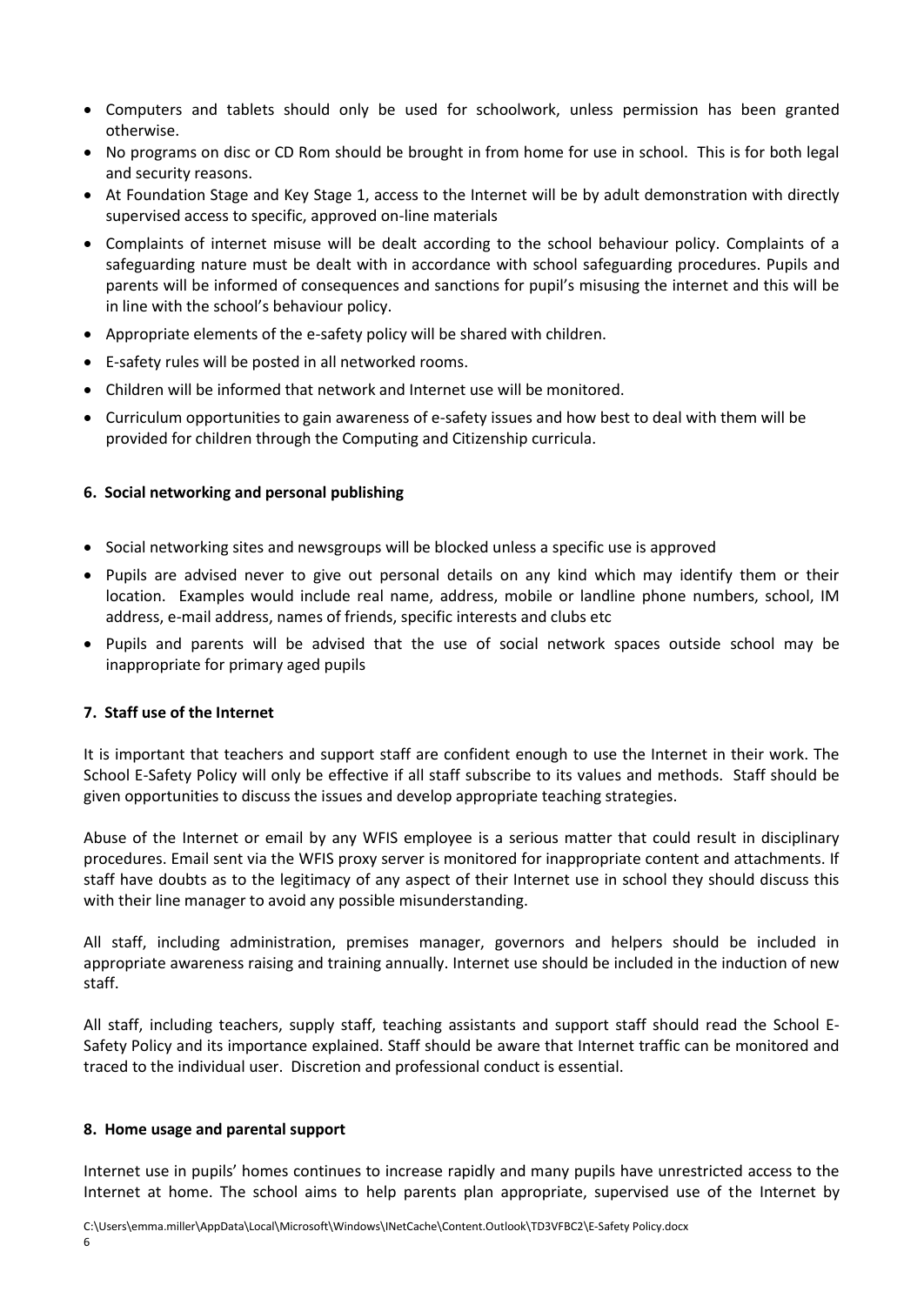helping them to understand more about E-Safety themselves as part of the annual ICT workshops for parents. Details of sites offering support and guidance on home Internet use are available on the school website. Parents' and carers' attention will be drawn to the School E-safety Policy in newsletters, the school brochure and on the school web site. The school will ask all new parents to sign the parent /pupil agreement when they register their child with the school.

# **9. How will ICT system security be maintained?**

The school ICT systems will be reviewed regularly with regard to security. Strategies will be discussed with the LA, particularly where relating to the wireless network, firewall configurations and anti-virus software.

- All users must act reasonably. Loading non-approved software could cause major problems. Good password practice is required including logout after use
- The workstation should be secure from casual mistakes by the user. Winsuite is loaded on all curriculum machines to support this
- Cabling should be secure and wireless LANs safe from interception
- Servers must be located securely and physical access restricted
- The server operating system must be secured to a high level
- Virus protection for the whole network must be installed and current (this must include arrangements for teacher laptops to be periodically updated)
- The network manager will ensure that the system has the capacity to take increased traffic caused by Internet use
- If staff or pupils come across unsuitable on-line materials, the site must be reported to the E-safety Coordinator
- Senior staff will ensure that regular checks are made to ensure that the filtering methods selected are appropriate, effective and reasonable.

# **10. School website**

- A website can celebrate good work, promote the school and link to other good sites of interest
- The point of contact on the Website should be the school address, school email and telephone number. Staff or pupils' home information will not be published
- Written permission will be obtained from parents or carers before photographs or names of pupils are published on the school web site or any school run social media as set out in Surrey Safeguarding Children Board Guidance on using images of children. The school will look to seek to use group photographs rather than full-face photos of individual children.
- Pupils' full names will not be used anywhere on the Website, and particularly not associated with photographs.
- Parents or carers will have the opportunity to opt out of publication of photographs of their children on the school web site at the point of enrolment.
- Parents should be clearly informed of the school policy on image taking and publishing, both on school and independent electronic repositories
- The copyright of all material must be held by the school, or be attributed to the owner where permission to reproduce has been obtained
- Work displayed will be of the highest quality and reflect the status of the school
- The school business manager will take overall editorial responsibility and ensure that content is accurate and appropriate.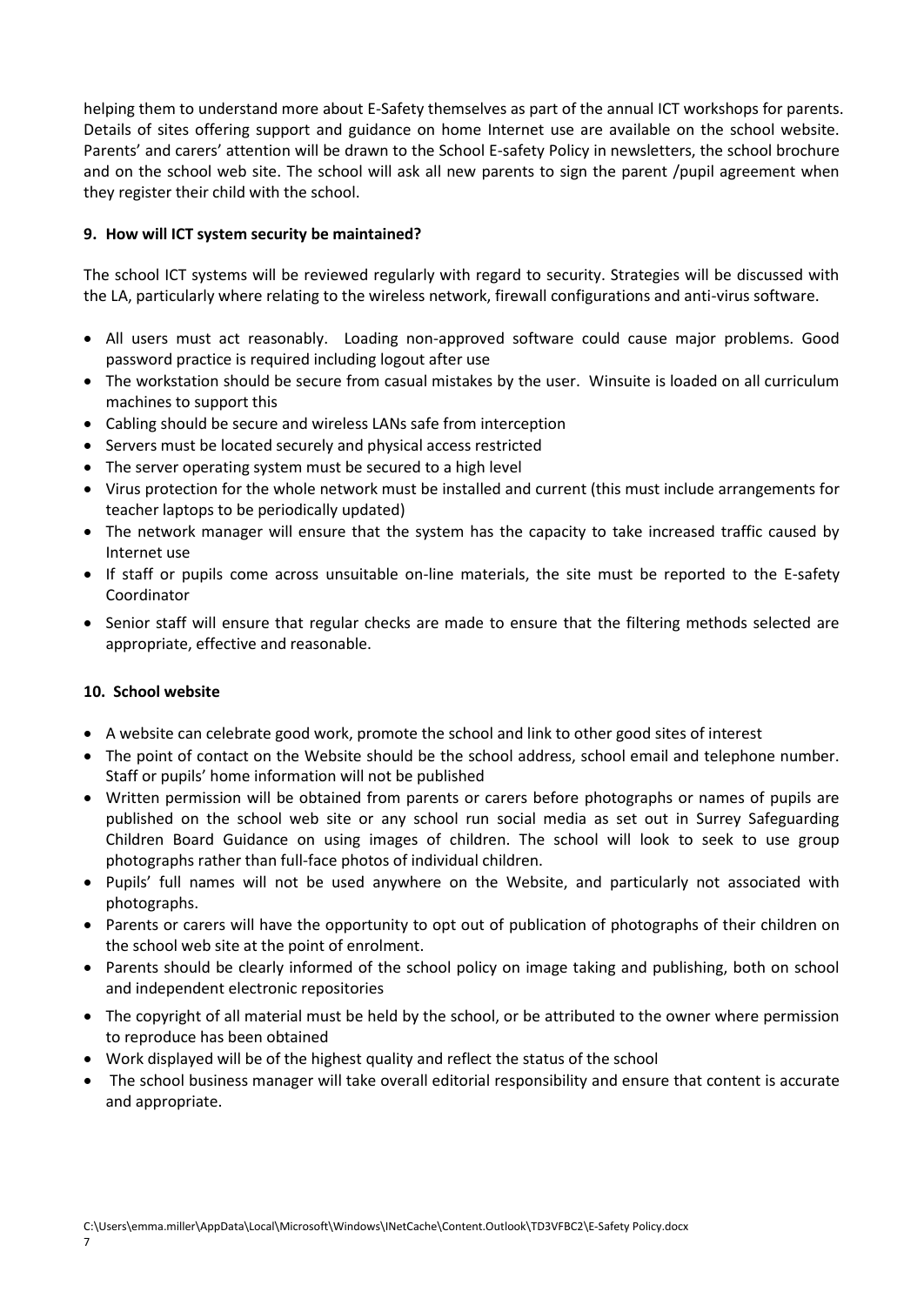# **11. Email use in school**

- Pupils and staff may only use approved e-mail accounts on the school system
- Only whole class or group email addresses should be used for externally destined email by pupils. This will only occur under direct supervision by an adult and as part of a directed task.
- Pupils must not reveal personal details of themselves or others in e-mail communication, or arrange to meet anyone without specific permission.
- Incoming e-mail should be treated as suspicious and attachments not opened unless the author is known.
- Staff to pupil email communication must only take place via a school email address or from within the learning platform and will be monitored.
- Email sent to an external organisation should be written carefully and authorised before sending, in the same way as a letter written on school headed paper. The forwarding of chain messages is banned. In the school context, email should not be considered private and the school and LA reserve the right to monitor email.

# **12. Mobile Phone and Handheld Device use in School**

- Mobile phones and personally owned mobile devices brought into school are the responsibility of the device owner. The School accepts no responsibility for the loss, theft or damage of any phone or hand held device brought into school
- Mobile phones and personally owned devices will not be used in any way during lessons or formal school time and should be switched off or silent at all times. Bluetooth communication should be 'hidden' or switched off.
- If a staff member is expecting a personal call which is urgent and needs to be answered they may leave their phone with the School Office to answer on their behalf or seek specific permissions to use their phone at other than their break times or after school.
- Staff use of mobile phones during the school day will normally be limited to the lunch break and after school.
- The School reserves the right to search the content of any mobile or handheld device on the school premises where there is a reasonable suspicion that it may contain undesirable material, including those which promote pornography, violence or bullying. Staff mobiles or hand held devices may be searched at any time as part of routine monitoring.
- All visitors to School are requested to keep their phones on silent.
- Staff should not use personally owned devices, such as mobile phones or cameras, to take photos or videos of pupils and will only use work provided equipment for this purpose.
- If a member of staff breaches the school policy then disciplinary action may be taken.
- Where staff members are required to use a mobile phone for school duties such as contacting pupil's parents, they should use their own device and hide (by inputting 141) their own mobile number for confidentiality purposes.
- No pupils should bring his or her mobile phone or personally owned device into school. Any device brought into school will be confiscated

# **13. Protecting personal data**

 Personal data will be recorded, processed, transferred and made available according to the Data Protection Act 1998

# **14. E-safety incidents**

- Should any pupils encounter any offensive materials online accidentally they are expected to report it immediately to a teacher or teaching assistant, so that the Service Provider can block further access to the site.
- C:\Users\emma.miller\AppData\Local\Microsoft\Windows\INetCache\Content.Outlook\TD3VFBC2\E-Safety Policy.docx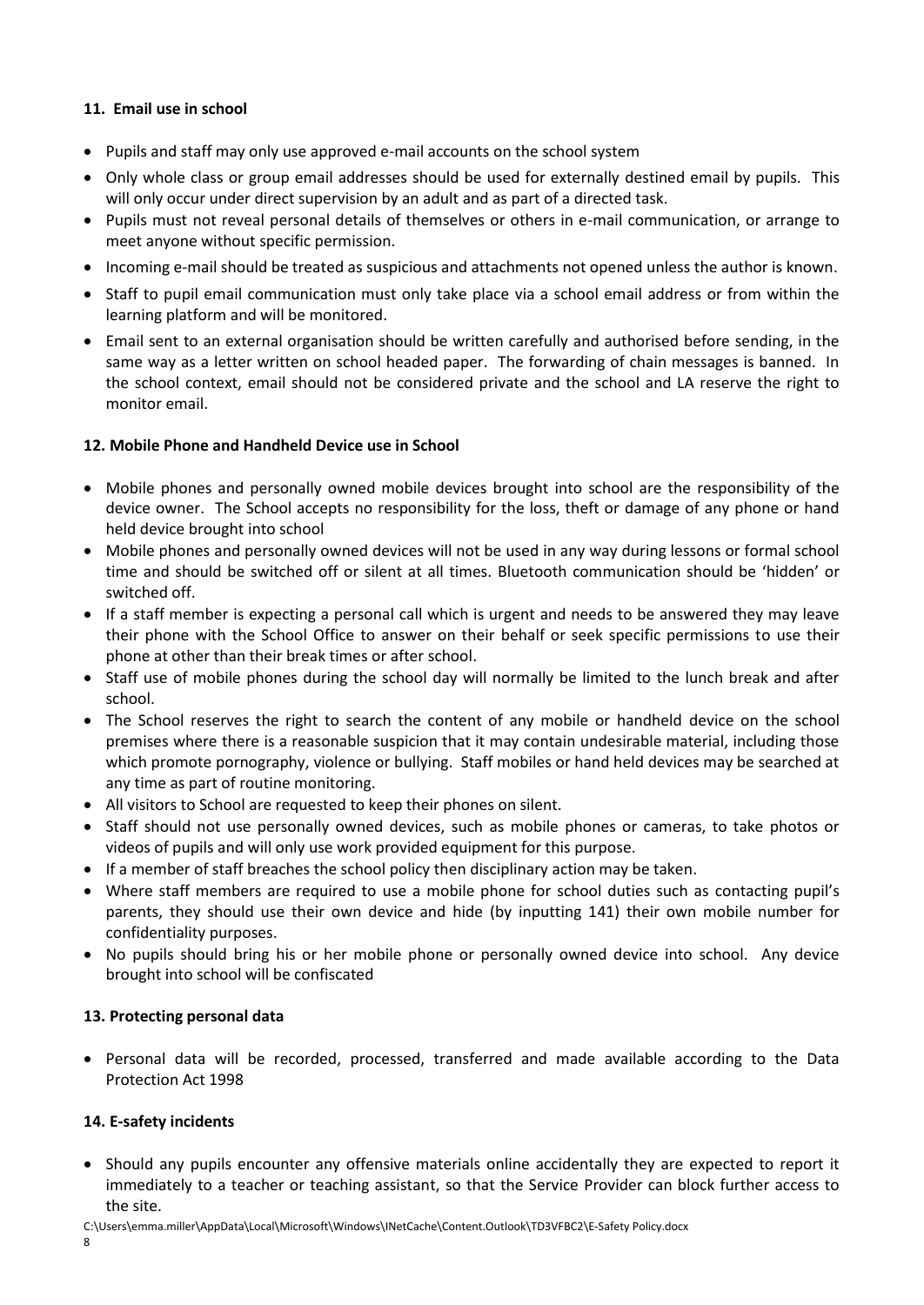- The Teacher or Teaching assistant should record the incident on the school's safeguarding system, CPOMS, which is then reviewed by the designated Safeguarding Lead. Relevant parents will be informed. All incidents are monitored by a member of the Senior Leadership Team.
- The Head teacher and DSL should use the flow chart (Appendix 1) along with the screening tool and the Surrey Child Protection Procedures to determine next steps in supporting the child involved in the incident. Schools' DSL will be conversant with these and the processes for referral.
- Should any pupils encounter any cyber bullying by other pupils in the school, this should be recorded on CPOMS by the staff member to which the information was disclosed, in line with our Anti-Bullying Policy.
- The Designated Safeguarding Lead will inform the head teacher/deputy head of the incident recorded on CPOMS.
- The head teacher/deputy head teacher will interview all concerned and will add further action to CPOMS
- Class teachers and support staff (as appropriate) will be kept informed
- Parents will be kept informed
- Appropriate disciplinary action will be taken.
- The log of e-safety incidents will be monitored and reviewed regularly to ascertain whether any changes need to be made, e.g. to the school's e-safety policies, anti-bullying policies, AUPs, training, curriculum content.